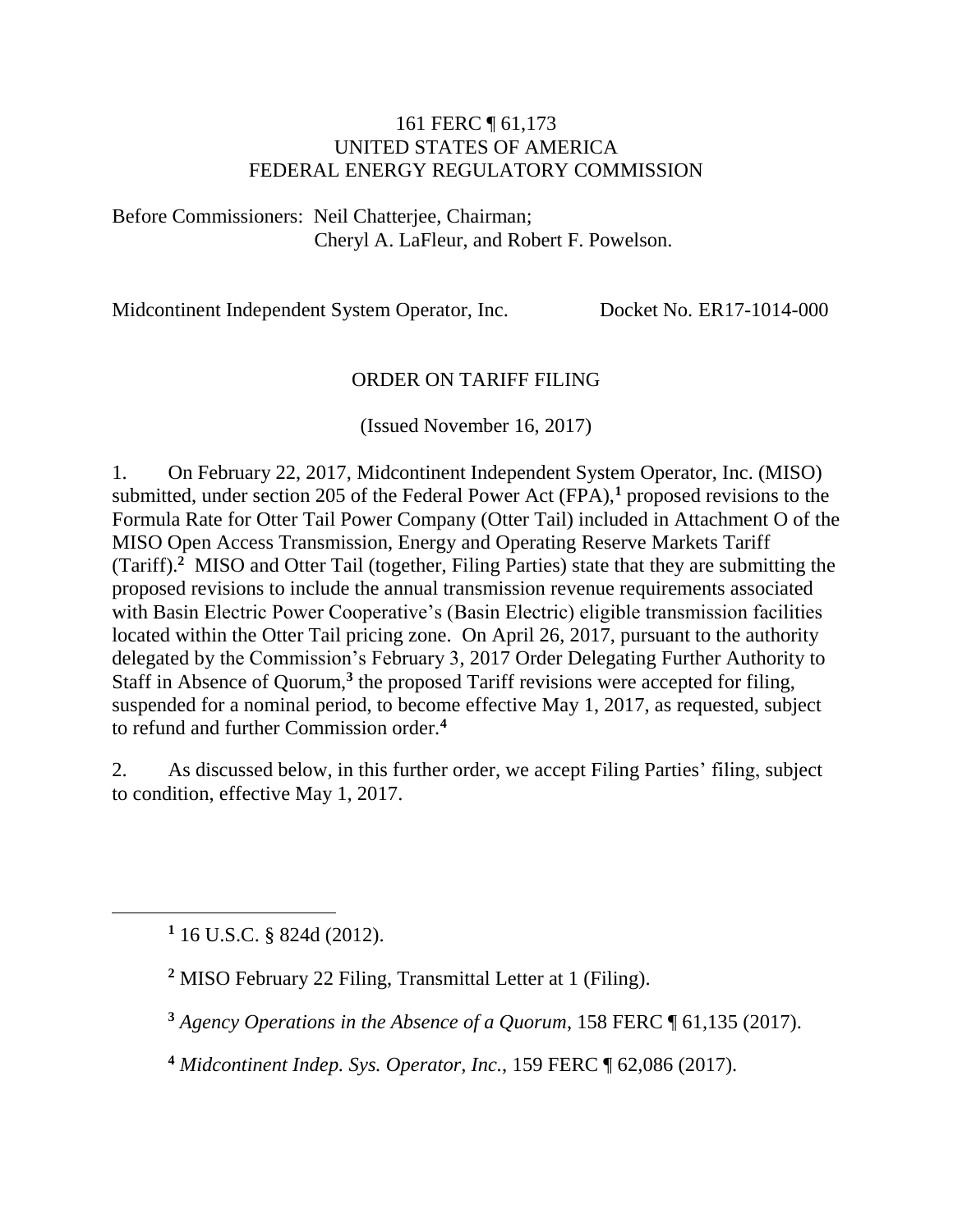#### **I. Filing**

3. Filing Parties propose to implement the crediting arrangement under section 30.9 of the Tariff**<sup>5</sup>** and the proposed Attachment O-OTP to allow Basin Electric to receive credits for its eligible transmission facilities under the Tariff.

4. Filing Parties state that section 30.9 of the Tariff requires that to provide credits to network customers associated with their existing transmission facilities, (1) the customer must be a network customer; (2) the customer must demonstrate that the transmission facilities are integrated into the plans or operations of MISO; and (3) the transmission facilities must serve MISO's power and transmission customers. Filing Parties state that the proposed Tariff revisions establish a fair and adequate procedure for Basin Electric to demonstrate that it satisfies these three requirements with respect to certain of its existing transmission facilities. In addition, Filing Parties propose a crediting procedure to ensure no double billing of the credits and that all crediting is transparent and tied to Basin Electric's annual transmission revenue requirements for those integrated transmission facilities located in the Otter Tail pricing zone.

5. Filing Parties request an effective date of May 1, 2017 for the proposed Tariff revisions.<sup>6</sup> Filing Parties further request waiver of section 35.13(d) of the Commission's regulations, 18 C.F.R. § 35.13(d) (2017), to the extent applicable, and any other applicable requirement of 18 C.F.R. Part 35, if necessary, in order to permit acceptance of the proposed Tariff revisions. **7**

# **II. Notice and Responsive Pleadings**

6. Notice of the filing was published in the *Federal Register*, 82 Fed. Reg. 12,219 (2017), with interventions and protests due on or before March 15, 2017. Great River Energy filed a timely motion to intervene. Missouri River Energy Services (Missouri

**<sup>5</sup>** Section 30.9 states:

The [n]etwork [c]ustomer that owns existing transmission facilities that are integrated with the Transmission System may be eligible to receive consideration either through a billing credit or some other mechanism. In order to receive such consideration the [n]etwork [c]ustomer must demonstrate that its transmission facilities are integrated into the plans or operations of the Transmission Provider or ITC to serve its power and transmission customers.

**<sup>6</sup>** Filing at 6.

**7** *Id*. at 6-7.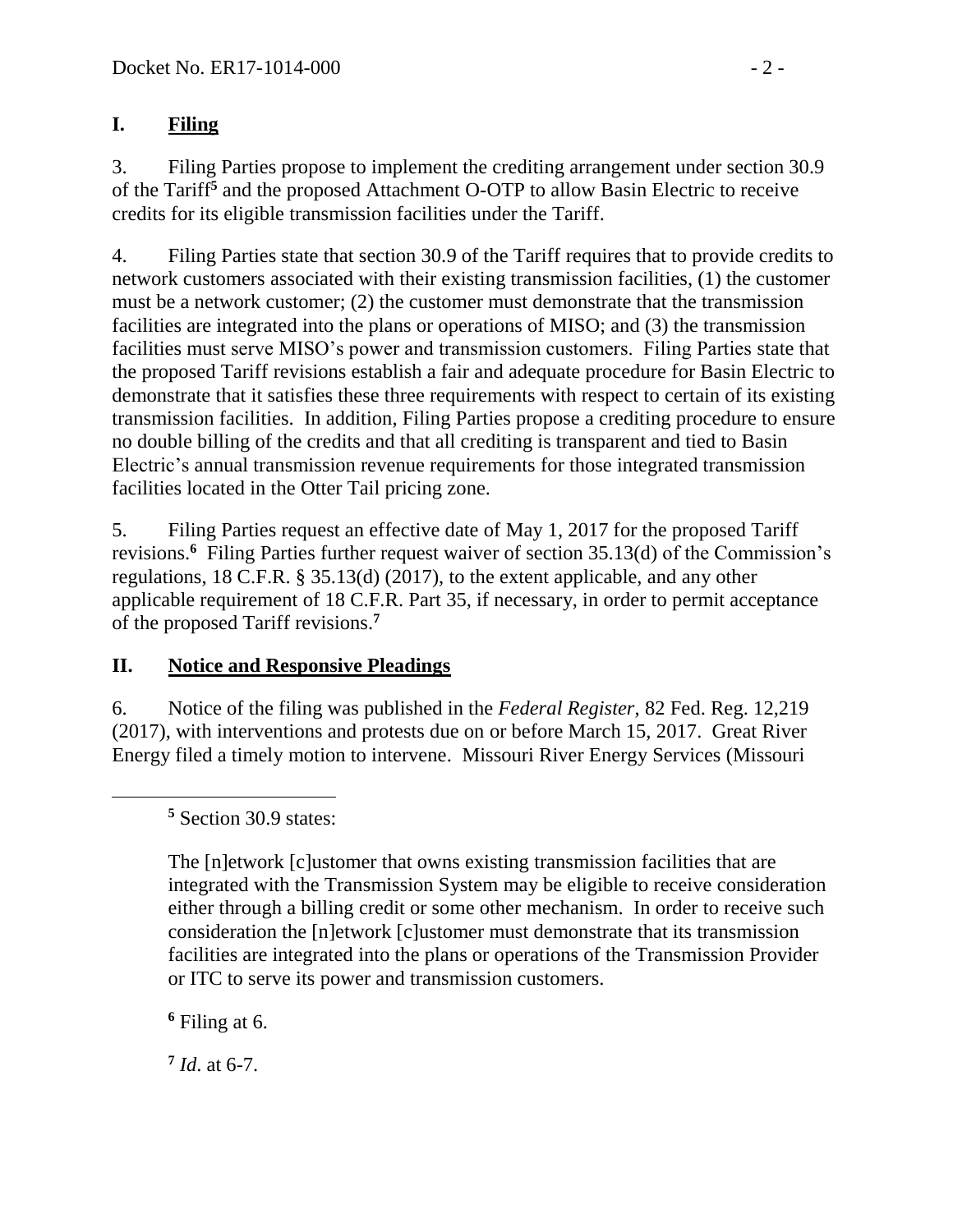River) and Basin Electric and Central Power Electric Cooperative, Inc. (Basin Electric and Central Power) submitted timely motions to intervene and comments. On March 30, 2017 and March 31, 2017, respectively, MISO and Otter Tail filed answers. On April 10, 2017, Basin Electric and Central Power filed an answer to MISO's and Otter Tail's answers.

#### **A. Comments**

7. Basin Electric and Central Power contend that MISO and Otter Tail are proposing to treat network customers differently from transmission owners within MISO, and that this is unjust, unreasonable, and unduly discriminatory.

8. Basin Electric and Central Power argue that, like transmission owners, they should be allowed to deviate from MISO's Attachment O rate template when calculating their section 30.9 credits.**<sup>8</sup>** For example, Basin Electric and Central Power explain that MidAmerican's section 30.9 procedures allow for the utilization of formula rate templates "substantially similar to a [MISO] Attachment O rate template."**<sup>9</sup>** Basin Electric and Central Power contend that language should be added to the procedures to allow deviations from the Attachment O, provided they have been accepted for filing by the Commission.

9. Basin Electric and Central Power note that the proposed procedures limit the amount of time that network customers have to submit their annual Attachment O updates, and require network customers to submit Attachment O updates by May 1 in order to be eligible to receive credits for that year, a month earlier than the June 1 date by which MISO requires transmission owners to submit their Attachment O updates. Basin Electric and Central Power also argue that Otter Tail has included provisions that would give Otter Tail and MISO almost unlimited discretion to deny section 30.9 credits to Otter Tail's network customers.<sup>10</sup> Specifically, they contend that section 3 of the proposed section 30.9 Credits Calculations Procedures gives both MISO and Otter Tail the ability to request additional documentation, and provides that network customers that fail to supply such information in a timely manner will not be eligible for section 30.9 credits. Basin Electric and Central Power contend that under the proposed language, Otter Tail or MISO could submit an information request on May 31 and then reject the

**9** *Id.* at 10.

**<sup>10</sup>** *Id.* at 6-7 (citing February 22 Filing, Attachment A, Otter Tail Power Company Network Customers Section 30.9 Credits Calculations Procedures, § 3).

**<sup>8</sup>** Basin Electric and Central Power Protest at 9-10.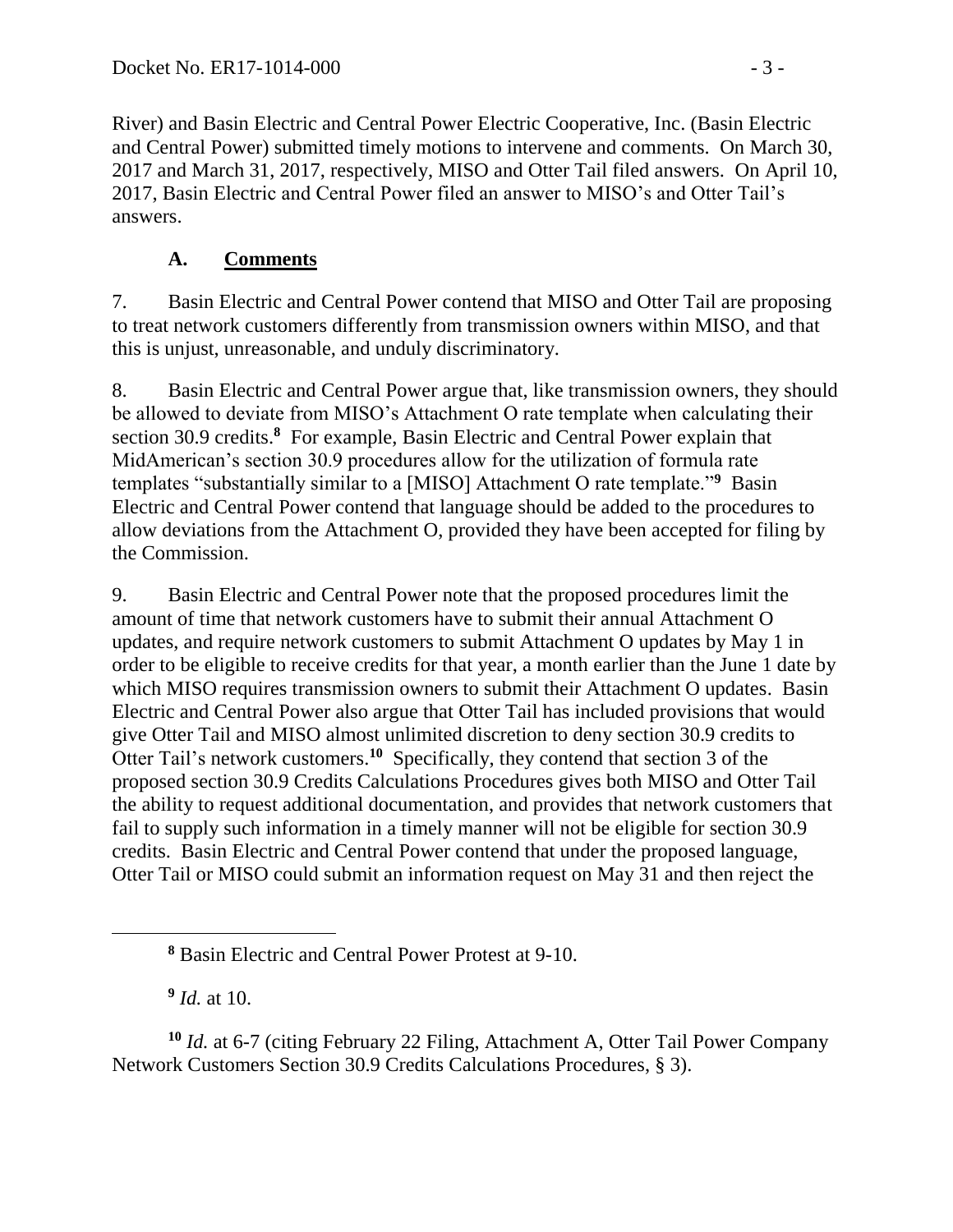rate on June 1 for failure to respond.**<sup>11</sup>** They argue that no such provisions are contained in the Formula Rate Protocols that apply to transmission owners.**<sup>12</sup>** Further, they argue that any inaccuracy in data submitted by a network customer should be able to be corrected after June 1.**<sup>13</sup>**

10. Basin Electric and Central Power further argue that the proposal to require network customers to comply with MISO's Annual Update, Information Exchange, and Challenge Procedures contained in MISO's Formula Rate Protocols makes it impossible for network customers to also comply with Otter Tail's more restrictive procedures.**<sup>14</sup>**

11. Basin Electric and Central Power also argue that Otter Tail's proposed Note GG to its Formula Rate Template is too broad, potentially allowing for the inclusion in Otter Tail's annual transmission revenue requirement of the entire revenue requirements of all transmission customers with integrated transmission facilities, including those who do not receive section 30.9 credits or who receive credits for a portion of their facilities. Basin Electric and Central Power contend that the first sentence of Note GG should be revised to clarify that only customers receiving section 30.9 credits are included. Basin Electric and Central Power further argue that the reference to Note GG on line 7 of Otter Tail's Attachment O is redundant and should be deleted. **15**

**<sup>11</sup>** *Id.*

 $\overline{a}$ 

**<sup>12</sup>** *Id.* at 4-7.

**<sup>13</sup>** *Id.* at 11-13.

**<sup>14</sup>** *Id.* at 7-8 (citing February 22 Filing, Attachment A, Otter Tail Power Company Network Customers Section 30.9 Credits Calculations Procedures, § 6). Section 6 states:

Each eligible [network customer] will follow the Annual Update, Information Exchange, and Challenge Procedures as provided in the Formula Rate Protocols in Attachment O of the [Tariff]. If the initial implementation of an Attachment O rate that includes the [network customer's] revenue requirements occurs off-cycle (i.e. any date other than June 1), the eligible [network customer] shall, as part of its immediately next Annual Update, provide the same information required for the Annual Update not just for the upcoming Rate Year, but also for all periods since implementation of the eligible [network customer's] rate, and all such information shall be reviewed pursuant to the Annual Update, Information Exchange, and Challenge Procedures as provided in the Formula Rate Protocols.

**<sup>15</sup>** *Id.* at 13-14.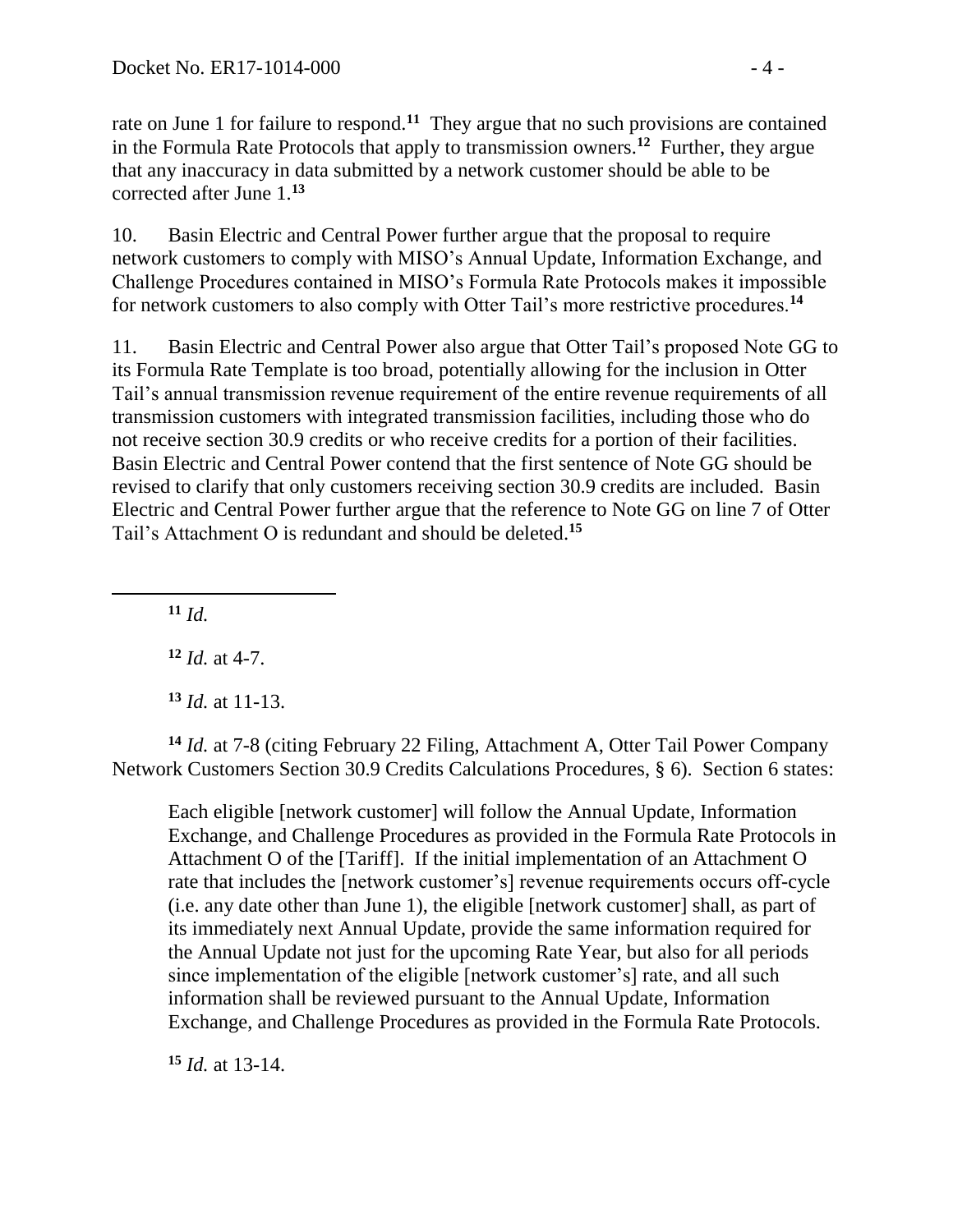12. Basin Electric and Central Power contend that the Commission should suspend the filing for a nominal period and make the revisions effective May 1, 2017, subject to a compliance filing.**<sup>16</sup>**

13. Missouri River states that it does not object to the proposed implementation of a section 30.9 crediting mechanism to allow Basin Electric to receive facility credits. However, Missouri River argues that the proposed Tariff revisions subject network customers to stricter filing requirements than otherwise required by the Tariff and different requirements than those required for transmission owners pursuant to the MISO Formula Rate Protocols. Missouri River states that the proposed revisions provide Otter Tail with preferential and discriminatory access to a network customer's Attachment O information. Missouri River further claims that under the proposed Tariff language, Otter Tail is enabled to exclude recovery of a network customer's revenue requirement for an entire year based on subjective and vague criteria.**<sup>17</sup>** Missouri River requests Otter Tail to confirm, and the Commission to require that: (1) Basin Electric's Attachment O Formula Rate Template be populated to include supporting information prior to implementation in rates and consistent with the deadlines and provisions required by the MISO Formula Rate Protocols; (2) line item 10 of the Formula Rate Template be populated to include Basin Electric's load located in the Otter Tail pricing zone and associated with its Otter Tail pricing zone facilities consistent with the requirements and deadlines established by the MISO Formula Rate Protocols; and (3) the proposed Tariff provisions be fully consistent with the requirements and deadlines established by the MISO Formula Rate Protocols.

# **B. Answers**

14. In their respective answers, both MISO and Otter Tail argue that network customers are not similarly situated to transmission owners under the Tariff. Instead, MISO and Otter Tail argue, network customers are similarly situated to other transmission customers. Otter Tail notes that certain responsibilities and obligations come with being a transmission owner, and MISO notes that transmission owners have the ability to submit revisions to the Tariff, while transmission customers do not. Otter Tail contends that the proposed section 30.9 crediting procedures are identical to those of other transmission owners.**<sup>18</sup>**

**<sup>16</sup>** *Id.* at 14.

**<sup>17</sup>** Missouri River Comment at 3-4.

**<sup>18</sup>** MISO Answer at 3-4; Otter Tail Answer at 6-10.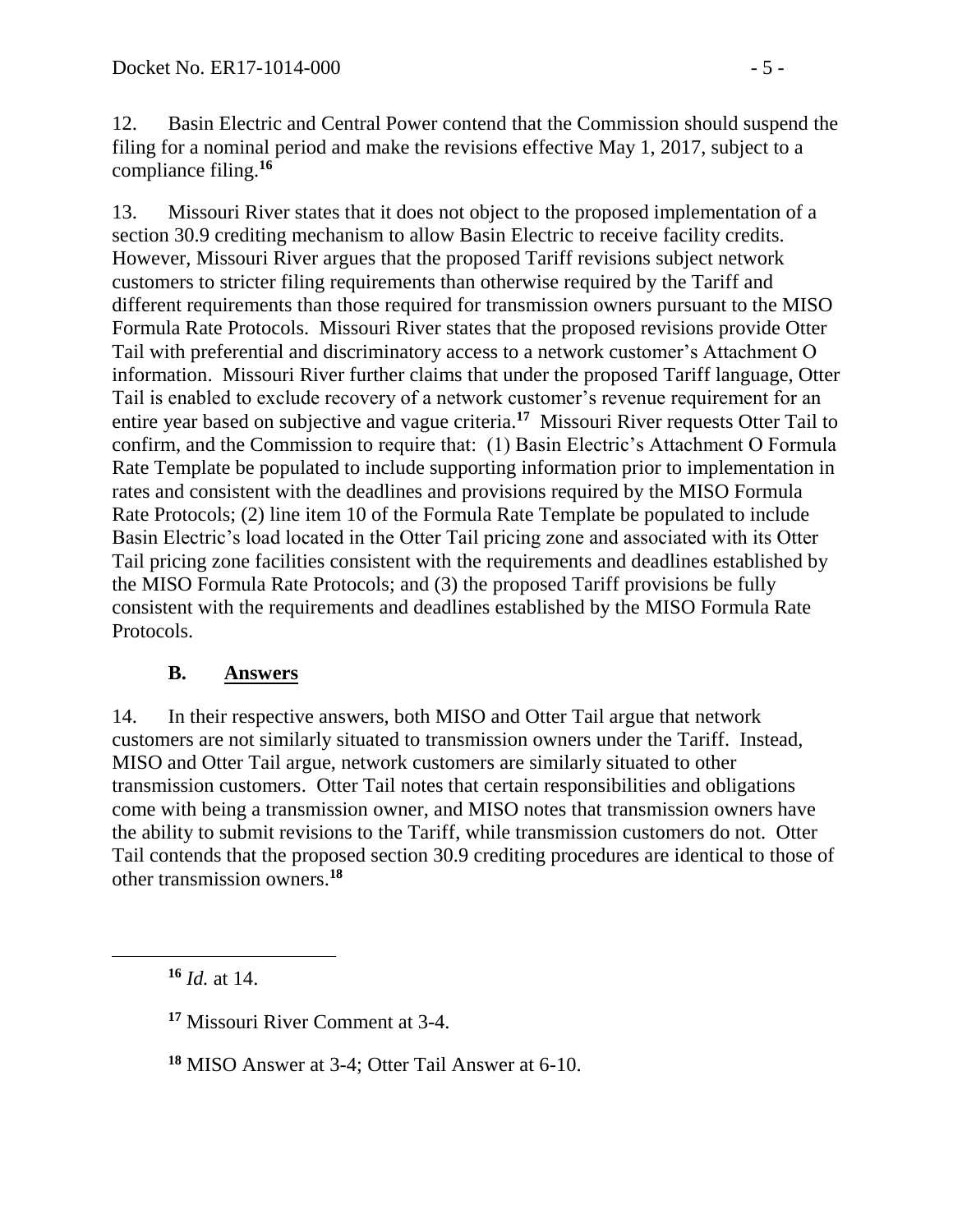15. MISO argues that the May 1 time requirement for the submission of information is necessary to permit MISO to review the materials for inclusion in transmission rates. MISO notes that the timing for submission of Attachment O information for transmission owners utilizing a historical test period is May 1, just as it is under the proposed section 30.9 procedures.**<sup>19</sup>** With respect to complying with MISO's Annual Update, Information Exchange, and Challenge Procedures contained in MISO's Formula Rate Protocols, MISO notes that this treatment ensures that a network customer is treated the same as other transmission owners utilizing a historical test period and permits corrections in the event that an error is discovered after the June 1 rates have been filed.**<sup>20</sup>**

16. Otter Tail contends that the proposed Tariff revisions are based on provisions recently accepted by the Commission for the inclusion of section 30.9 credits for network customers of Montana-Dakota Utilities. Otter Tail notes that those provisions apply to Basin Electric, but that Basin Electric did not object to those provisions.**<sup>21</sup>**

17. Otter Tail contends that it is appropriate for it to be granted the ability to request additional documentation from network customers. However, Otter Tail states that it agrees to remove this provision in a compliance filing.**<sup>22</sup>**

18. Otter Tail contends there is no need to modify Note GG or remove the reference to Note GG from line 7 of Otter Tail's Attachment O. Otter Tail contends that when the entirety of Note GG is read together, it is clear that Otter Tail's Attachment O will only include the revenue requirements of transmission customers with facilities who are eligible to receive section 30.9 credits.**<sup>23</sup>**

19. In their answer, Basin Electric and Central Power withdraw their protest concerning the requirement to submit Attachment O updates by May 1. They state that they understand that the rate updates are a two-stage process: an initial submission to

**<sup>19</sup>** MISO Answer at 5-6. *See also* Otter Tail Answer at 8.

**<sup>20</sup>** MISO Answer at 5-7 (citing February 22 Filing, Attachment A, Otter Tail Power Company Network Customers Section 30.9 Credits Calculations Procedures, § 6).

**<sup>21</sup>** Otter Tail Answer at 4-5.

**<sup>22</sup>** *Id.* at 5-6.

**<sup>23</sup>** *Id.* at 11.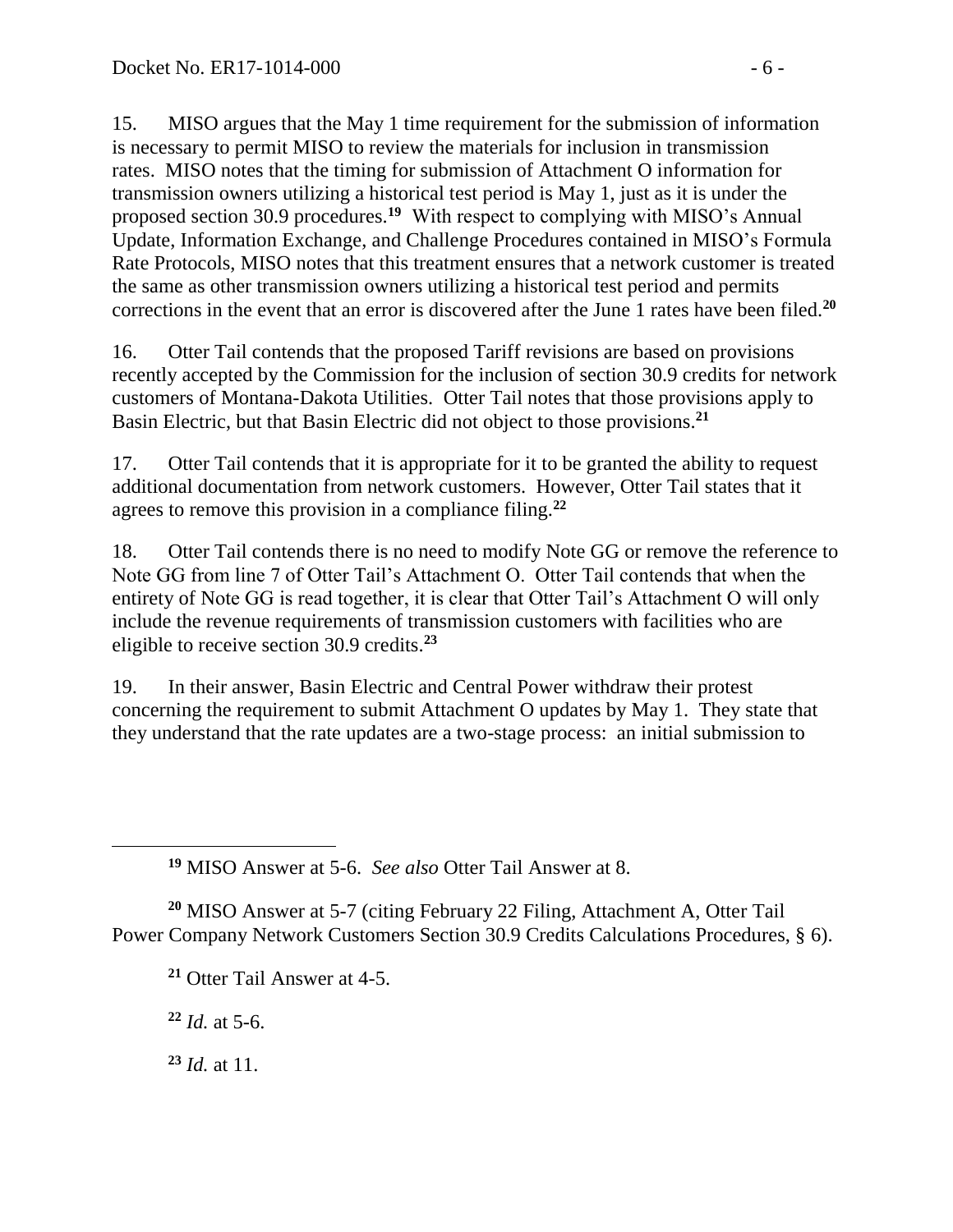MISO by May 1, and a public posting on June 1 that triggers the Information Exchange and Challenge Procedures.**<sup>24</sup>**

20. However, they argue that neither MISO nor Otter Tail addressed the merits of their protest that Otter Tail's proposal that network customers will be ineligible for credits if they do not submit an annual update by May 1 or correct inaccurate information in a timely fashion is unjust and unreasonable. Basin Electric and Central Power argue that the fact that similar provisions have been accepted for filing in proceedings in which no protest was filed, i.e., delegated letter orders, does not make Otter Tail's procedures just and reasonable.**<sup>25</sup>** Basin Electric and Central Power contend that MISO can file customer-specific Attachment O rate templates on behalf of network customers, as it does for the formula rates of non-public utility transmission owners. Finally, Basin Electric and Central Power contend that prohibiting network customers from using companyspecific rate templates results in inconsistency between Otter Tail's rates, which are based on projections, and their network customer's costs, which are based on historic data.

# **III. Discussion**

 $\overline{a}$ 

# **A. Procedural Matters**

21. Pursuant to Rule 214 of the Commission's Rules of Practice and Procedure, 18 C.F.R. § 385.214 (2017), the timely, unopposed motions to intervene serve to make the entities that filed them parties to this proceeding.

22. Rule 213(a)(2) of the Commission's Rules of Practice and Procedure, 18 C.F.R. § 385.213(a)(2) (2017), prohibits an answer to a protest unless otherwise ordered by the decisional authority. We will accept the answers filed by MISO, Otter Tail, and Basin Electric and Central Power because they have provided information that assisted us in our decision-making process.

**<sup>24</sup>** Basin Electric and Central Power Answer at 2-3.

**<sup>25</sup>** *Id.* at 3 (citing *Midcontinent Indep. Sys. Operator, Inc.*, Docket No. ER16-888-000 (Mar. 29, 2016) (delegated letter order); *Midcontinent Indep. Sys. Operator, Inc.*, Docket No. ER10-3180-000 (Nov. 10, 2010) (delegated letter order)).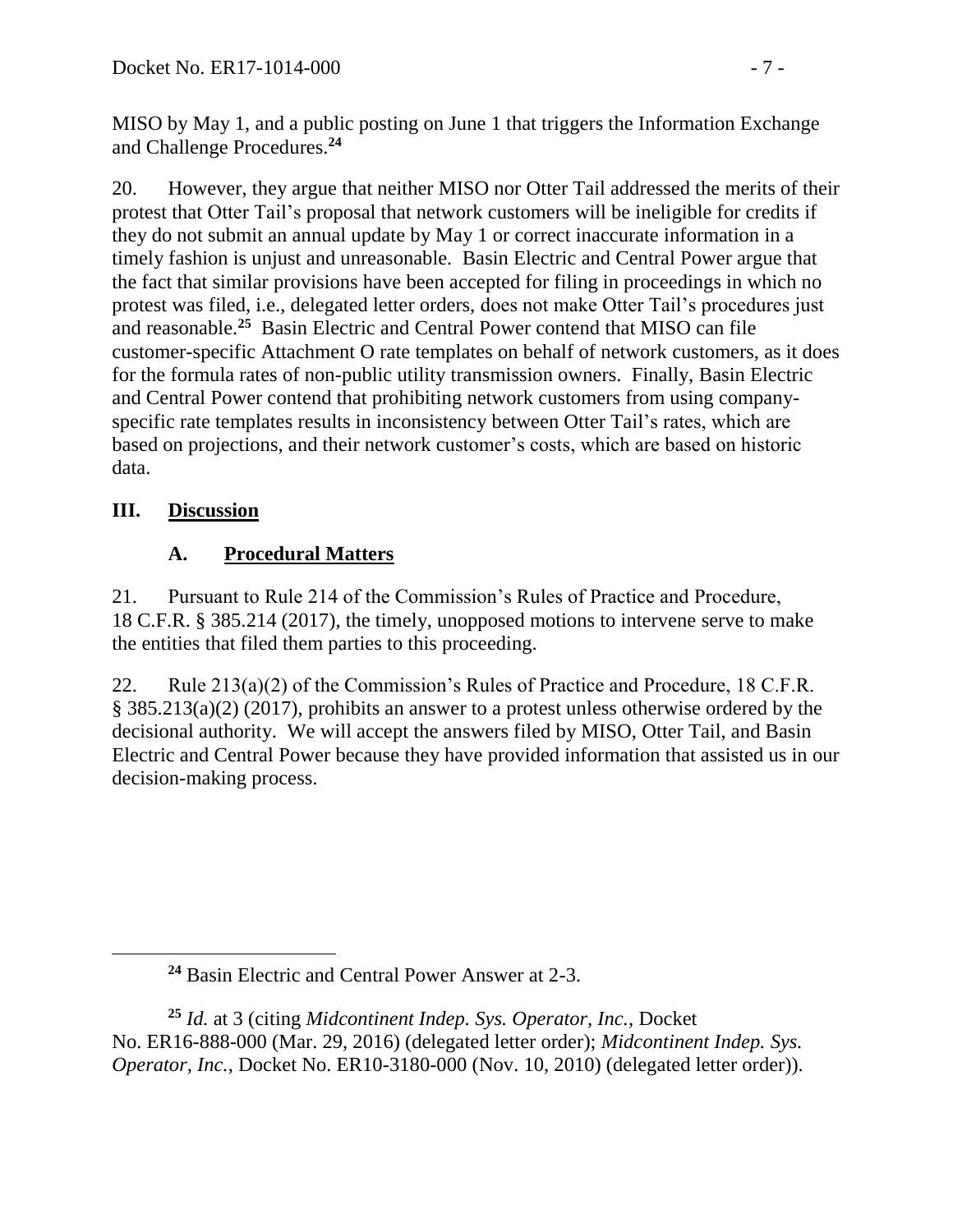#### **B. Commission Determination**

23. We find that the proposed Tariff revisions to Attachment O-OTP are just and reasonable, and not unduly discriminatory, and therefore accept them, subject to condition, effective May 1, 2017. **26**

24. We disagree that network customers are not able to deviate from MISO's Attachment O rate template. The Commission allows non-conforming transmission service arrangements when it finds that they are just and reasonable and that unique factors necessitate the non-conforming provisions.**<sup>27</sup>** If a Network Customer is unable to recover its costs utilizing a generic Attachment O rate template, it can request to use a deviating rate template as a non-conforming provision of its Network Integration Transmission Service Agreement (Service Agreement). In the event that Basin Electric or any other network customer intends to use a non-conforming Service Agreement, that Service Agreement, including the deviating template, should be submitted to the Commission for approval under section 205 of the FPA.**<sup>28</sup>** In the event that parties cannot agree on an acceptable Service Agreement, MISO's current Tariff contemplates the filing of unexecuted Service Agreements. **29**

25. Basin Electric and Central Power argue that failing to respond to information requests by June 1 may result in rejection of their section 30.9 credits. Similarly, Missouri River contends that the deadlines established in the 30.9 protocols should match those in the generic MISO Formula Rate Protocols. We note that section 3.a states "[network customers] that fail to supply all information *in a timely manner* will not be

**<sup>27</sup>** *See Tucson Electric Power Co.*, 151 FERC ¶ 61,088, at P 22 (2015) (*citing PJM Interconnection, L.L.C*., 135 FERC ¶ 61,018, at P 26 (2011), *pet. for review denied*, *NRG Power Mktg., LLC v. FERC*, 718 F.3d 947 (D.C. Cir. 2013)).

**<sup>28</sup>** Non-conforming agreements must be submitted to the Commission for approval. *See* 18 C.F.R. §§ 35.1(a) and (g) (2017).

**<sup>29</sup>** *See* MISO Tariff, Section 29.1, Condition Precedent for Receiving Service.

 **<sup>26</sup>** The United States Court of Appeals for the District of Columbia Circuit has held that, in certain circumstances, the Commission has "authority to propose modifications to a utility's [FPA section 205] proposal *if the utility consents to the modifications*." *NRG Power Mktg., LLC v. FERC*, 862 F.3d 108, 114-15 (D.C. Cir. 2017).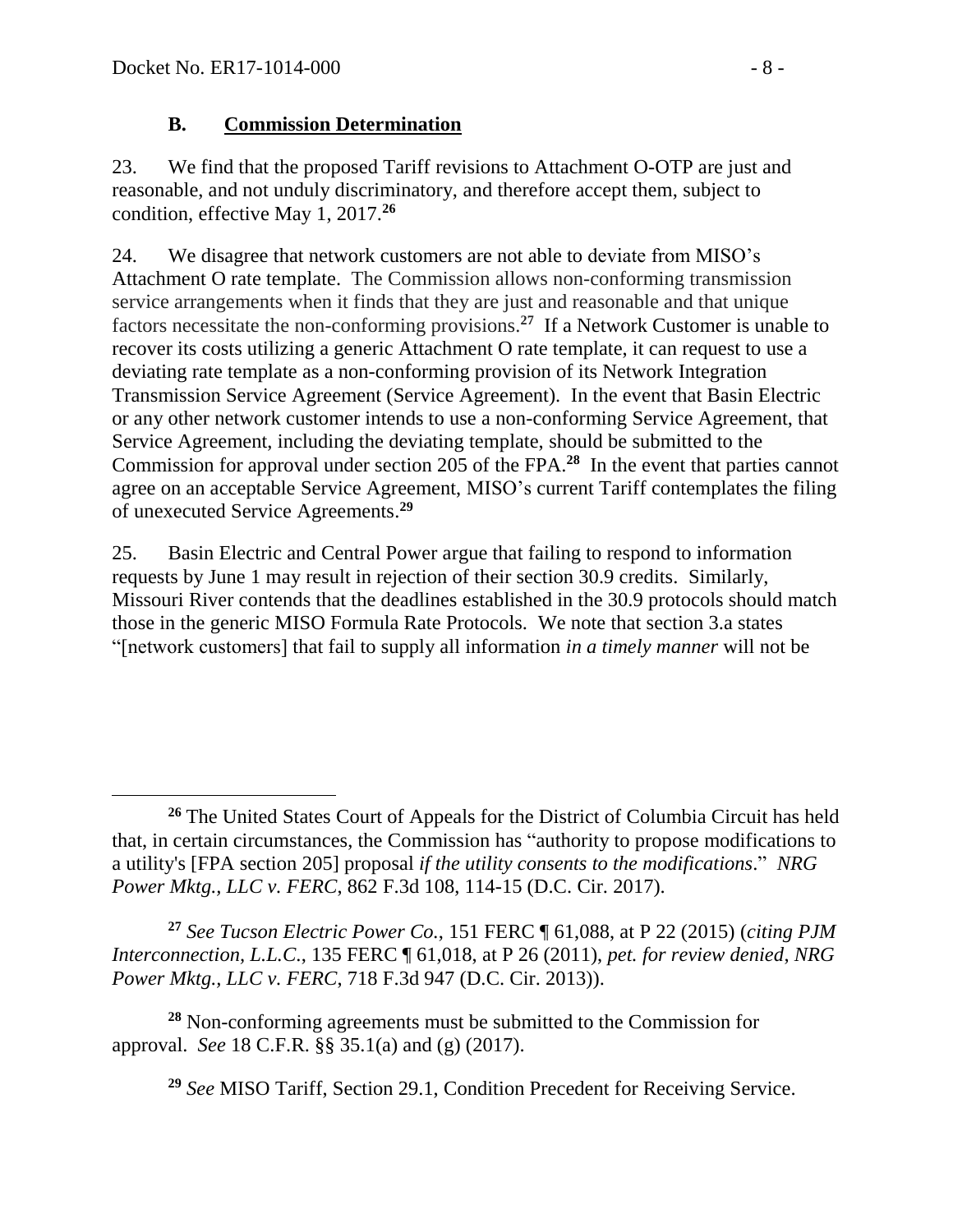eligible for [s]ection 30.9 credits."**<sup>30</sup>** Section 3.b states, in part, "if the [network customer] cannot correct the error in sufficient time to be included in MISO's annual June 1 rate update cycle, the [network customer] will not be eligible for the [s]ection 30.9 credits for that year."**<sup>31</sup>** We find that this language does not establish June 1 as a cutoff date for network customers to respond to MISO's information requests and expect MISO to provide network customers a reasonable opportunity to respond to information requests. We further note that the deadlines included in the 30.9 protocols match those in the generic MISO Formula Rate Protocols.

26. Similarly, Basin Electric and Central Power state that errors should be able to be corrected after the June 1 deadline. MISO, in its answer, contends that the reference to the MISO Formula Rate Protocols in the proposed Tariff provisions ensures that network customers have the ability to correct errors. We agree with MISO that network customers have that ability under the Tariff as proposed. While the proposed Tariff language prevents the updating of rates out of cycle, the reference to the Formula Rate Protocols allows for corrections to be reflected in future rates. Further, the proposed Tariff provisions contemplate initial implementation of Attachment O rates that include a network customer's revenue requirement associated with section 30.9 credits occurring out of cycle and information being submitted in the next annual update cycle, i.e., network customers will not be limited to initially commence receiving credits only on June 1 of each year. **32**

27. We note that Otter Tail has agreed to remove the provision that allowed it to request additional documentation from network customers. Therefore, we direct Filing Parties, in its compliance filing, to remove this provision. Removing this provision addresses commenters' concerns that the proposed Tariff revisions give Otter Tail authority to deny network customers section 30.9 credits.

28. Finally, we agree with Basin Electric and Central Power that Note GG should be modified. We find the first sentence of Note GG to be ambiguous, and we direct Filing Parties to revise Note GG to clarify that only the revenue requirements associated with credits received by network customers for their integrated facilities under section 30.9 are included as line items in Otter Tail's Formula Rate Template. However, we decline to require changes to the Note GG reference on line 7. We disagree that the reference is

**<sup>31</sup>** *Id.* § 3.b.

**<sup>32</sup>** *Id.* § 6.

**<sup>30</sup>** February 22 Filing, Attachment A, Otter Tail Power Company Network Customers Section 30.9 Credits Calculations Procedures, § 3.a (emphasis added).